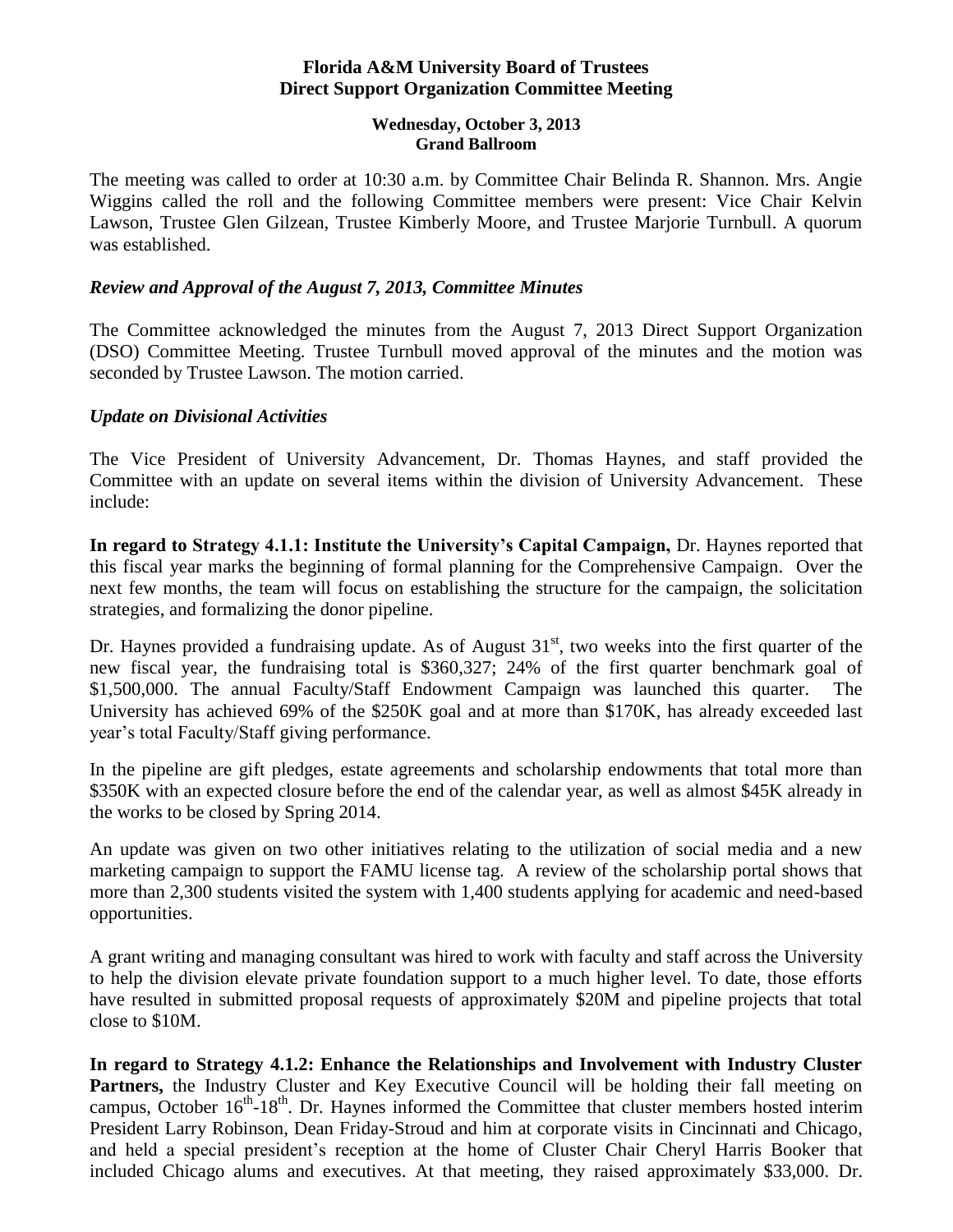Haynes advised that they were able to identify about 30 high placed alums from that area with significant capacity potential in that group.

**In regard to Strategy 4.1.3: Enhance the University Relations with and the Donations from Trustees, Alumni, Faculty, Staff and other University constituents,** the investment in the home game cultivation and stewardship strategy for hosting major gift donors and prospects at the *President's Club at Bragg Stadium*, is going extremely well. Dr. Haynes thanked Board members who hosted guests at the President's Club, and invited others to bring guests they think could be helpful to the University to be cultivated and made ready for the comprehensive campaign.

- Dr. Haynes presented several Foundation updates:
	- o He introduced the new AVP/CFO, Mr. Harold Bower.
	- $\circ$  The Foundation Board of Directors Meeting will be held November 21<sup>st</sup>-23<sup>rd</sup> in Orlando.
	- o The Foundation engaged Doug Croley Insurance Services to conduct an insurance analysis and present a risk management report that assesses current coverage and recommends changes to strengthen the insurance program.
	- o Developed and is implementing a RFP for auditing services since the current contract with BCA Watson Rice expires December 31, 2013.
	- o The Foundation is developing a Memorandum Of Understanding (MOU) that will clarify some of the structural guidelines between the Foundation and the University.
- Investment returns for FY 2012-13 of 9.72%, exceeded the investment goal of 8.5%, but underperformed the composite benchmark of 11.41%. International equity returns that were half their benchmark return, 7.07% vs. 14.14%, were the primary cause of the portfolio's underperformance against the composite benchmark.
- Several updates were presented for the office of Alumni Affairs:
	- o Staff provided assistance to the FAMU National Alumni Association for the Northeast Region's  $49<sup>th</sup>$  Annual Conference held August  $16<sup>th</sup>$ -17<sup>th</sup> in Alexandria, VA. During the University President's Fundraising luncheon held Saturday, August 17<sup>th</sup>, the Northeast Region Alumni Leadership donated nearly \$10,000 to support FAMU.
	- o The office of Alumni Affairs' initiatives for 2013-14 are as follows:
		- $\triangleright$  Expand its recruitment mission
		- Enhance Alumni outreach efforts for Athletics
		- $\triangleright$  Greater collaboration with Government Affairs
- The FAMU Rattler Boosters completed and submitted their FY2012-13 Financial Audit to the University's Division of Audit and Compliance.

# *Update on Anti-Hazing Efforts*

An update on anti-hazing and the university marketing campaign was presented by Interim President, Dr. Larry Robinson, and his team. The administration, since the last meeting has been working to prepare for the return of the Marching 100, and were able to test processes for band travel during the MEAC/SWAC Challenges; everything went smoothly. The Division of Audit and Compliance is monitoring the new processes in an effort to support continuous improvement.

Mr. Bryan Smith provided an update regarding the three allegations of hazing that were reported. On August 15, 2013, a member of the marching band complained of profanity from another band member. Campus police and the office of Judicial Affairs deemed no hazing was involved. On September 17, 2013, a student reported harassment based on communications received from another student. The student filed a police report alleging the same student also committed an act of battery. Mr. Smith advised that the claims of battery and harassment are currently being investigated by law enforcement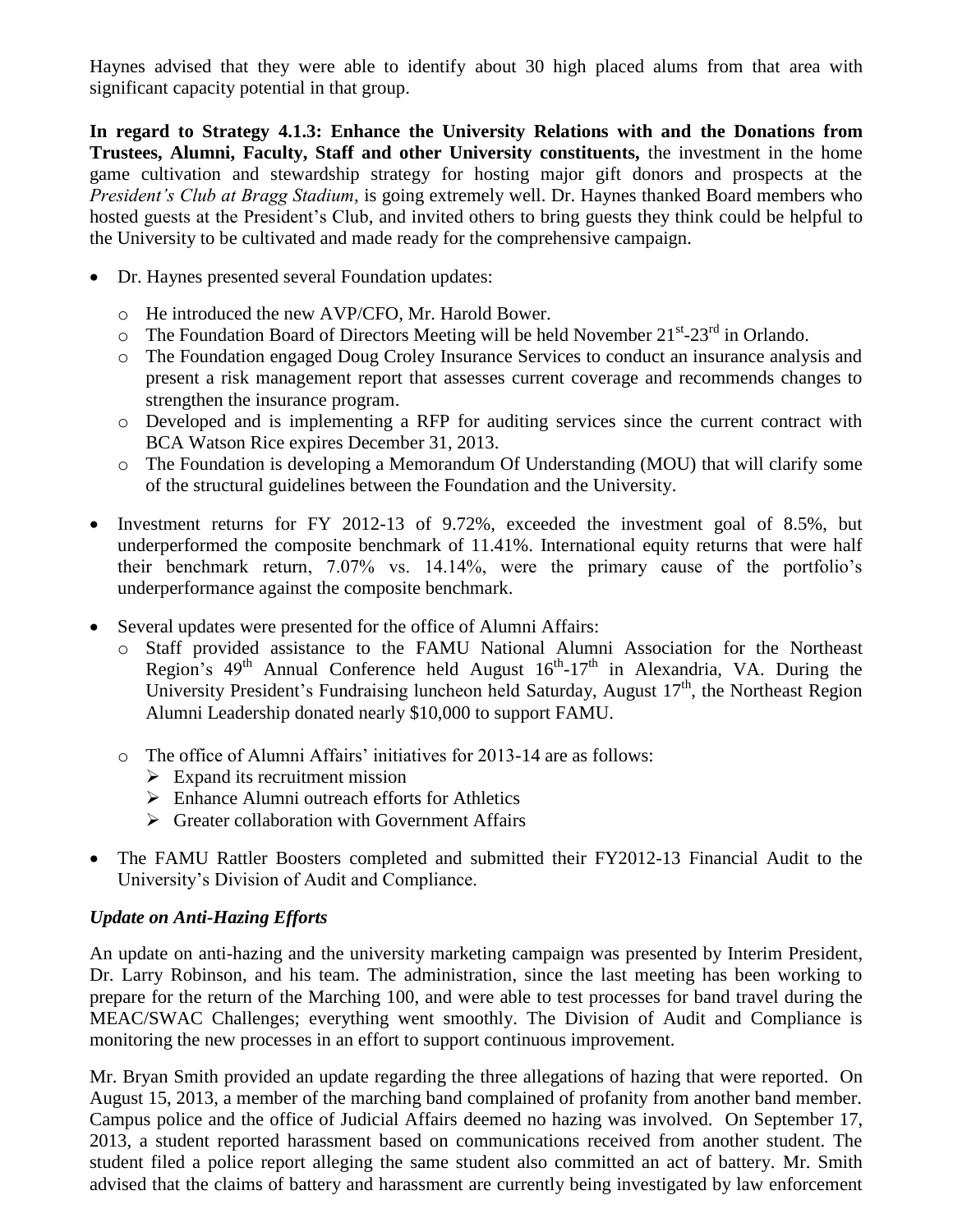and the office of Judicial Affairs. September 25, 2013, an anonymous person provided a report via the FAMU stop hazing website of being the victim of hazing in the fall 2012 semester; inadequate information kept this from being investigated.

Anti-hazing presentations have been made to FAMU faculty, staff and students. Mr. Smith has been invited to be the keynote speaker for the 2013 NASPA Anti-Hazing Summit, October 17, 2013, at the University of Central Florida. Plans are underway for Mr. Smith to host a team from Virginia State University on the campus of FAMU on October  $30<sup>th</sup>$  and  $31<sup>st</sup>$ . Virginia State representatives sought out FAMU in regard to its best practices and anti-hazing initiatives; Virginia State had two hazing related deaths, spring 2013.

Mr. Smith held a preliminary meeting with staff from University Advancement concerning his desire to create the Anti-Hazing Institute mentioned during the last DSO Committee Meeting. It was recommended that he develop a white paper that addresses all facets of this proposed institute, so that the Advancement staff can assist with the solicitation of funding.

Mr. Smith advised that they will host the second "Rattlers Strike Out Hazing Week" the week of November 18-22. This involves bringing nationally acclaimed anti-hazing speakers to campus for a professional symposium where research concerning hazing will be discussed.

Trustee Shannon thanked Mr. Smith for his report, and acknowledged the speaking presentations that he has made to students, faculty, administration and external organizations. She inquired of him if he has thought about having conversations with the FAMU NAA to see how they can be informed better of what is going on in that respect as a culture here is being created; they're an important part of the FAMU community. Mr. Smith responded that he had informal discussions with members from the alumni and national band alumni, but would be eager to take her suggestion and move forward.

Mrs. Sharon Saunders reported that they have been working on several initiatives related to the Anti-Hazing Plan under the marketing and communications section. A kick-off of a student-led campaign was held which was a collaboration between the University and Student Body Presidents entitled, "Great Things are happening Every Day at FAMU: This is the Rebirth." The campaign included a State of the Student Summit which focused on race, religion and the reality of tomorrow.

Meetings have continued with DKC regarding many of the national interviews related to the return of the FAMU Marching Band. Interviews were facilitated for Aljazeera News Network; CBS News Network; Fox Sports Network; Halftime Magazine; and the New York Times. Mrs. Saunders advised that the New York Times wrote an extensive article on how FAMU has implemented one of the nation's toughest anti-hazing plans. Several press conferences were scheduled relating to the band's return which included the band's first appearance at the MEAC/SWAC Challenged in Orlando. Great coverage on the band's return was received.

A review of the communications plan by the PR Firm Edelman concluded that FAMU needs an expanded infrastructure to control the conversations on social media about the university. A need to broaden the network of communicators so that FAMU is the driver of its narrative was also noted in the plan. Mrs. Saunders stated that Edelman conducted on-campus interviews, organized focus groups and secured qualitative data to support its position. Edelman concluded that in order for the communications effort to influence opinion and dialogue, it must capitalize on the strength of FAMU's faculty and educational programs to make academics the focus of public discussions; mobilize FAMU supporters to advocate and share news on the university's behalf; increase effectiveness of FAMU Communications Infrastructure and channels; and must customize messages through the lens of a central narrative that promotes three key message pillars: academics, community, and culture and leadership.

Mrs. Saunders further advised that Edelman has come up with a five-phased approach, including the development of the FAMU Newsroom where internships in marketing and communications will be